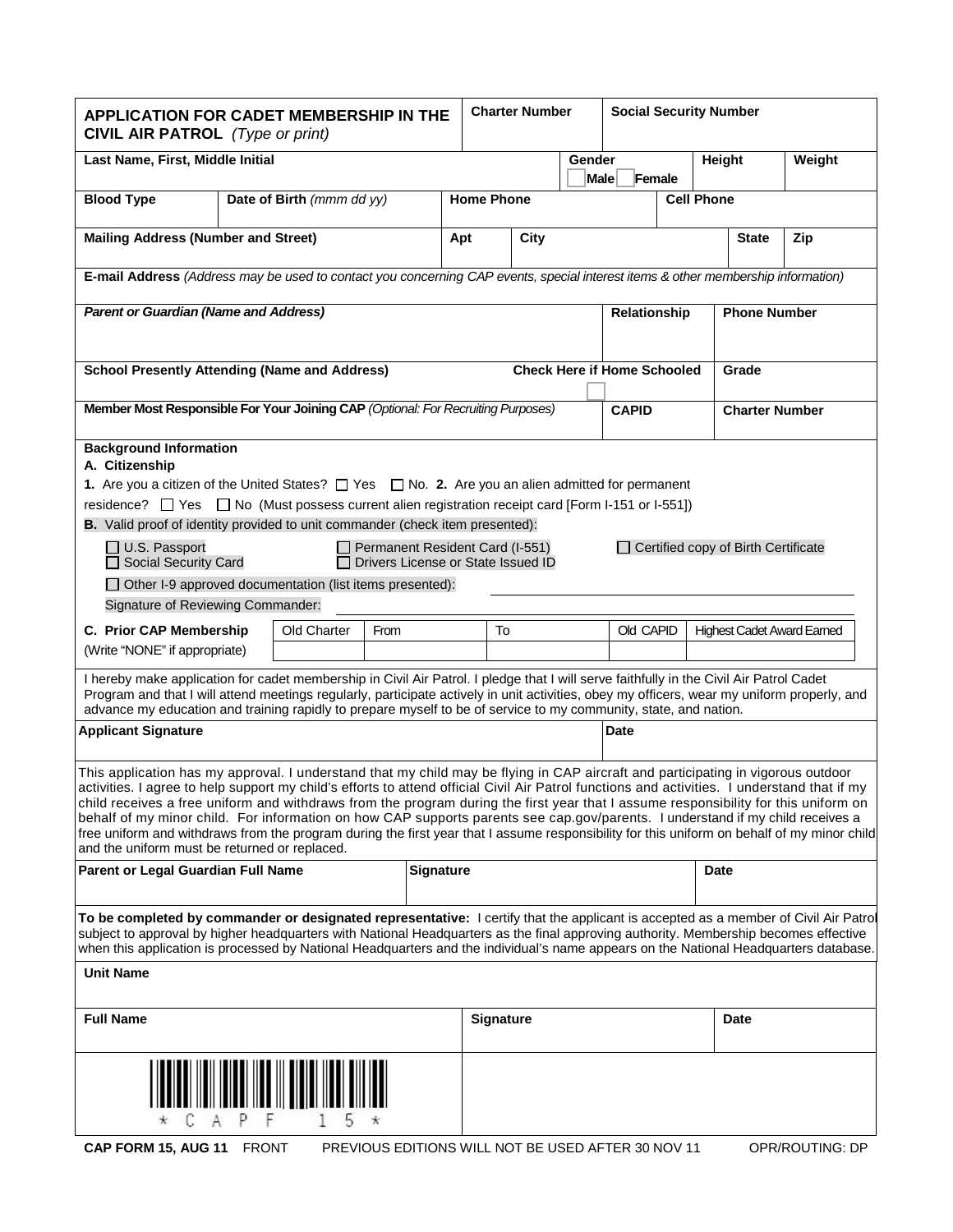| To help us better serve our members, please tell us how you heard about Civil Air Patrol (check all that apply):<br>$\Box$ Air Show<br>$\Box$ CAP Exhibit                                                                                                                                                                                                                                                                                                                                                                                                    | $\Box$ CAP Member                               | $\Box$ School                  | $\Box$ Friend                                      | $\Box$ Radio                  |  |  |  |  |
|--------------------------------------------------------------------------------------------------------------------------------------------------------------------------------------------------------------------------------------------------------------------------------------------------------------------------------------------------------------------------------------------------------------------------------------------------------------------------------------------------------------------------------------------------------------|-------------------------------------------------|--------------------------------|----------------------------------------------------|-------------------------------|--|--|--|--|
| $\square$ Magazine<br>$\Box$ Television                                                                                                                                                                                                                                                                                                                                                                                                                                                                                                                      | $\Box$ Family Member                            |                                | □ CAP Website □ CAP Volunteer Magazine             |                               |  |  |  |  |
| $\Box$ Other (please name):                                                                                                                                                                                                                                                                                                                                                                                                                                                                                                                                  |                                                 |                                |                                                    |                               |  |  |  |  |
| Voluntary Statistical Information (For Demographic Research Only -- Not Required For Membership)                                                                                                                                                                                                                                                                                                                                                                                                                                                             |                                                 |                                |                                                    |                               |  |  |  |  |
| Identification:<br>$\Box$ White                                                                                                                                                                                                                                                                                                                                                                                                                                                                                                                              | □ Black(Not of Hispanic Origin)                 |                                | $\Box$ Hispanic                                    | $\Box$ Asian/Pacific Islander |  |  |  |  |
|                                                                                                                                                                                                                                                                                                                                                                                                                                                                                                                                                              | American Indian/Alaskan Native                  |                                |                                                    |                               |  |  |  |  |
| A NOTE TO THE NEW CADET                                                                                                                                                                                                                                                                                                                                                                                                                                                                                                                                      |                                                 |                                |                                                    |                               |  |  |  |  |
| Congratulations on joining Civil Air Patrol! To fly in CAP aircraft and be credited for achievements in the Cadet Program, your<br>application must be processed by CAP National Headquarters. So please rush this application and your check for dues to:<br>NATIONAL HEADQUARTERS CAP/PMM<br>105 S. HANSELL ST.                                                                                                                                                                                                                                            |                                                 |                                |                                                    |                               |  |  |  |  |
| <b>MAXWELL AFB AL 36112-6332</b>                                                                                                                                                                                                                                                                                                                                                                                                                                                                                                                             |                                                 |                                |                                                    |                               |  |  |  |  |
| <b>HEALTH CERTIFICATE</b><br><b>PARENT'S EVALUATION</b>                                                                                                                                                                                                                                                                                                                                                                                                                                                                                                      |                                                 |                                |                                                    |                               |  |  |  |  |
| The activities in which your child will participate while a member of CAP are generally comparable to those experienced in high<br>school, including physical education activities. To assure the fullest degree of pleasure and success in Civil Air Patrol, the cadet<br>should be healthy, both physically and mentally. If you mark "NO" in all the boxes below, your cadet will be placed in a Physical<br>Fitness Category I, and will not require a physical examination. It you mark "YES" in any box, an examination by a physician is<br>required. |                                                 |                                |                                                    |                               |  |  |  |  |
| <b>YES</b><br><b>NO</b>                                                                                                                                                                                                                                                                                                                                                                                                                                                                                                                                      |                                                 | YES NO                         |                                                    |                               |  |  |  |  |
| <b>FREQUENT OR SEVERE HEADACHES</b>                                                                                                                                                                                                                                                                                                                                                                                                                                                                                                                          |                                                 |                                | SUGAR OR ALBUMIN IN URINE                          |                               |  |  |  |  |
| DIZZINESS OR FAINTING SPELLS                                                                                                                                                                                                                                                                                                                                                                                                                                                                                                                                 |                                                 |                                | <b>EPILEPSY</b>                                    |                               |  |  |  |  |
| UNCONSCIOUSNESS FOR ANY REASON                                                                                                                                                                                                                                                                                                                                                                                                                                                                                                                               |                                                 |                                | MENTAL OR NERVOUS DISORDER                         |                               |  |  |  |  |
| 2000a<br>EYE TROUBLE (not correctable with glasses)                                                                                                                                                                                                                                                                                                                                                                                                                                                                                                          |                                                 |                                | DRUG OR NARCOTIC HABIT<br>EXCESSIVE DRINKING HABIT |                               |  |  |  |  |
| <b>HEART TROUBLE</b>                                                                                                                                                                                                                                                                                                                                                                                                                                                                                                                                         |                                                 |                                | <b>REJECTION FOR LIFE INSURANCE</b>                |                               |  |  |  |  |
| CHRONIC OR RECENT EAR TROUBLE                                                                                                                                                                                                                                                                                                                                                                                                                                                                                                                                |                                                 | <b>ASTHMA</b>                  |                                                    |                               |  |  |  |  |
| HIGH OR LOW BLOOD PRESSURE                                                                                                                                                                                                                                                                                                                                                                                                                                                                                                                                   |                                                 |                                | <b>ALLERGIES</b>                                   |                               |  |  |  |  |
| SIGNIFICANT ABDOMINAL TROUBLE<br><b>OTHER LIMITATIONS</b><br>(INCLUDING HERNIA) UNLESS<br>CORRECTED                                                                                                                                                                                                                                                                                                                                                                                                                                                          |                                                 |                                |                                                    |                               |  |  |  |  |
|                                                                                                                                                                                                                                                                                                                                                                                                                                                                                                                                                              |                                                 |                                |                                                    |                               |  |  |  |  |
| I HEREBY CERTIFY THAT TO THE BEST OF MY KNOWLEDGE AND BELIEF THE HEALTH OF THE APPLICANT IS AS SHOWN<br>ABOVE.                                                                                                                                                                                                                                                                                                                                                                                                                                               |                                                 |                                |                                                    |                               |  |  |  |  |
| Parent or Legal Guardian Signature                                                                                                                                                                                                                                                                                                                                                                                                                                                                                                                           |                                                 |                                | Date                                               |                               |  |  |  |  |
|                                                                                                                                                                                                                                                                                                                                                                                                                                                                                                                                                              |                                                 |                                |                                                    |                               |  |  |  |  |
|                                                                                                                                                                                                                                                                                                                                                                                                                                                                                                                                                              |                                                 | <b>PHYSICIAN'S CERTIFICATE</b> |                                                    |                               |  |  |  |  |
|                                                                                                                                                                                                                                                                                                                                                                                                                                                                                                                                                              | (Required if "YES" was marked in any box above) |                                |                                                    |                               |  |  |  |  |
| I certify that I have examined the applicant whose name appears hereon and that he/she does not possess physical limitations that                                                                                                                                                                                                                                                                                                                                                                                                                            |                                                 |                                |                                                    |                               |  |  |  |  |
| would preclude participation in Civil Air Patrol as explained in the above parent's evaluation.                                                                                                                                                                                                                                                                                                                                                                                                                                                              |                                                 |                                |                                                    |                               |  |  |  |  |
| <b>UNRESTRICTED:</b> Physically capable of full participation.                                                                                                                                                                                                                                                                                                                                                                                                                                                                                               |                                                 |                                |                                                    |                               |  |  |  |  |
| <b>TEMPORARILY RESTRICTED:</b> Medical condition or injury is temporary in nature.                                                                                                                                                                                                                                                                                                                                                                                                                                                                           |                                                 |                                |                                                    |                               |  |  |  |  |
| PARTIALLY RESTRICTED: Indefinitely or permanently restricted from a portion of the program.                                                                                                                                                                                                                                                                                                                                                                                                                                                                  |                                                 |                                |                                                    |                               |  |  |  |  |
| <b>PERMANENTLY RESTRICTED:</b> Medical condition or injury is chronic or permanent in nature and individual is restricted<br>from all Civil Air Patrol physical activities.                                                                                                                                                                                                                                                                                                                                                                                  |                                                 |                                |                                                    |                               |  |  |  |  |
| <b>Physician' Address</b>                                                                                                                                                                                                                                                                                                                                                                                                                                                                                                                                    | <b>Physician's Signature</b>                    |                                | Date                                               | <b>Physician's Phone</b>      |  |  |  |  |
|                                                                                                                                                                                                                                                                                                                                                                                                                                                                                                                                                              |                                                 |                                |                                                    |                               |  |  |  |  |
|                                                                                                                                                                                                                                                                                                                                                                                                                                                                                                                                                              |                                                 |                                |                                                    |                               |  |  |  |  |
|                                                                                                                                                                                                                                                                                                                                                                                                                                                                                                                                                              |                                                 |                                |                                                    |                               |  |  |  |  |

**CAP FORM 15, AUG 11** REVERSE